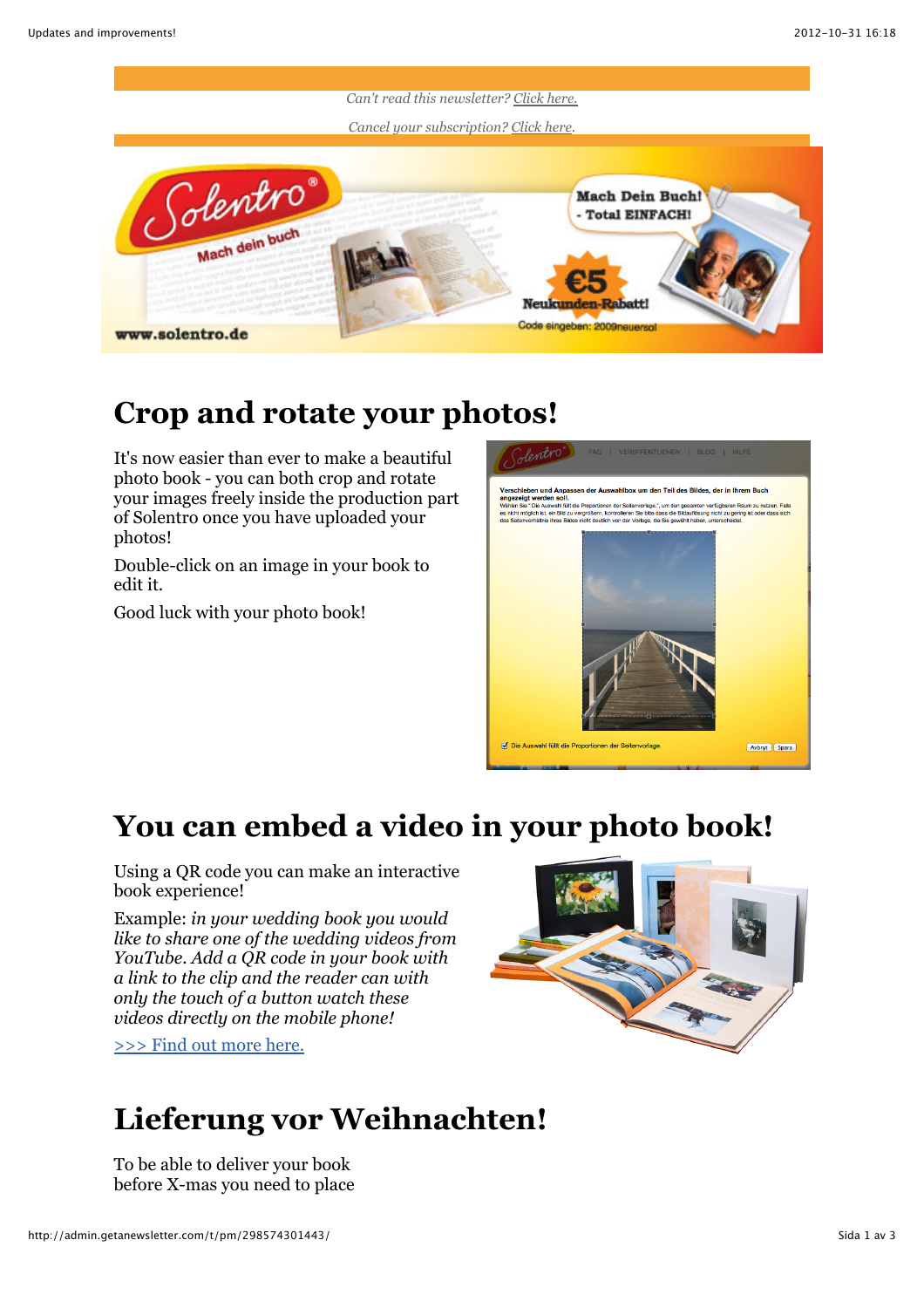your order no later than 8.00 AM (Central European Time) on the 14th of December!

Learn more about our delivery conditions [here](http://www.solentro.de/buchversand).

The sooner we have your order, the greater the chance that it reaches you in time!

[>>> Find out more here.](http://www.solentro.de/buchversand)



# **Viele zufriedene Kunden!**

#### **Eine Vielzahl von Büchern wurden geliefert und mittlerweile haben wir über 50 000 zufriedene Buchkunden!**

"*Das Buch ist super pünktlich angekommen und ich bin total begeistert davon. Es ist wirklich hervoragend geworden. Ich weiß das das Buch meinem Lebensgefährten viel Freude machen wird. Die Bedienung zur Erstellung des Buches auf Ihrer Homepage ist super einfach und ich kann jedem Interessenten nur raten sich mit der Herstellung eines Buches vertrauensvoll an Solentro zu wenden.*"



/Nicole Romanczyk, Moers

**We strive to constantly develop and improve the book making system with suggestions and ideas from you - thank you for helping us become better!**

### **Greetings from a windy and cold Sweden! /Hampus & Tobias Schildfat, brothers and founders**